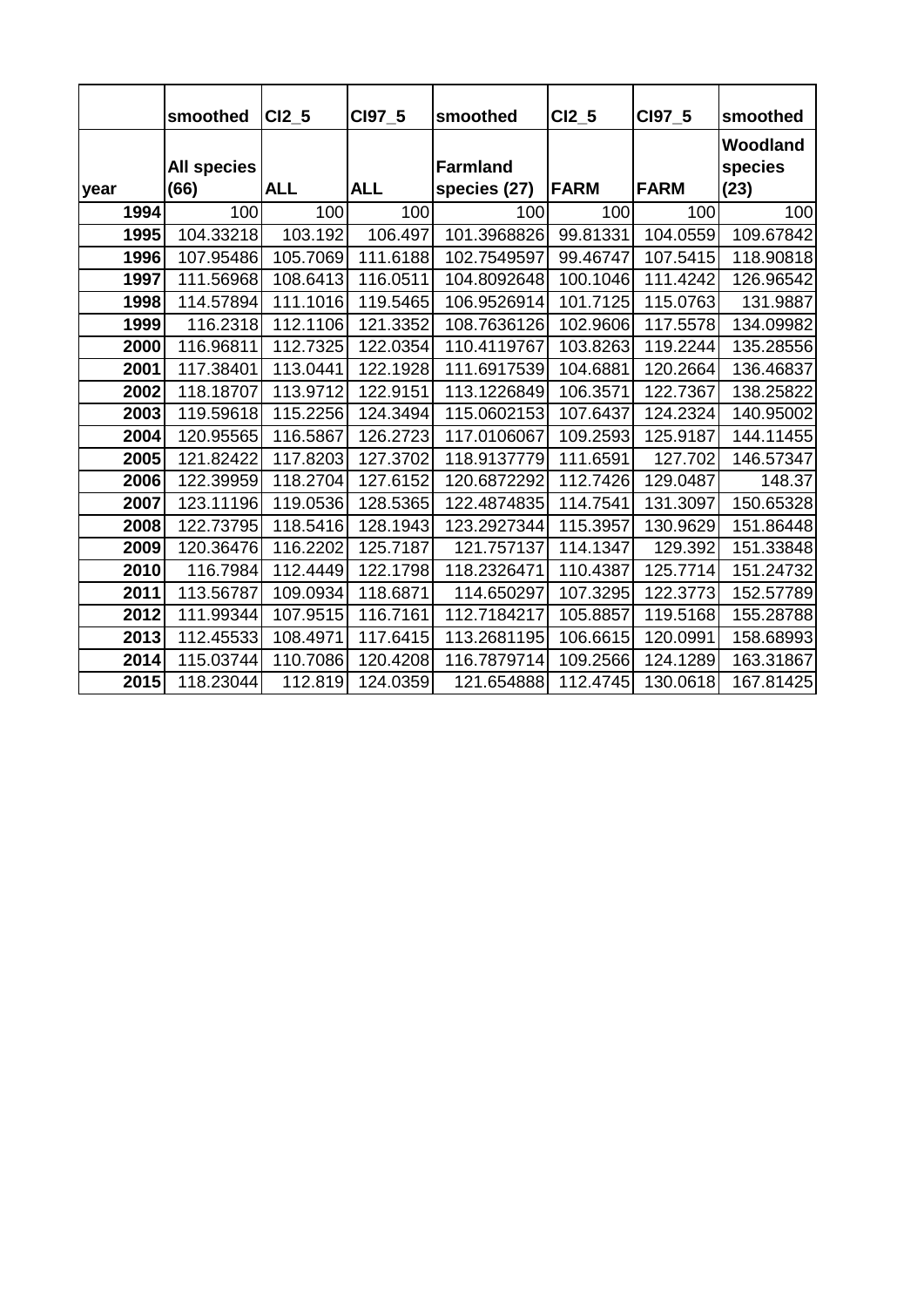| CI2 5       | CI97_5      | smoothed                 | <b>CI2 5</b>  | CI97 5        | unsmooth   | unsmooth    | lunsmooth   |
|-------------|-------------|--------------------------|---------------|---------------|------------|-------------|-------------|
|             |             | <b>Upland</b><br>species |               |               |            |             |             |
| <b>WOOD</b> | <b>WOOD</b> | (17)                     | <b>UPLAND</b> | <b>UPLAND</b> | <b>ALL</b> | <b>FARM</b> | <b>WOOD</b> |
| 100         | 100         | 100                      | 100           | 100           | 100        | 100         | 100         |
| 107.2244    | 114.4045    | 101.84553                | 99.8385       | 104.6223      | 107.4752   | 103.29486   | 103.9852    |
| 114.1513    | 126.8047    | 102.76823                | 98.96268      | 107.4538      | 102.20622  | 95.98917    | 110.98082   |
| 120.474     | 137.3053    | 102.98261                | 98.16499      | 108.183       | 111.25693  | 105.97991   | 130.55754   |
| 124.6557    | 144.1584    | 102.44897                | 97.1248       | 109.0919      | 118.41102  | 108.62353   | 135.86089   |
| 125.6851    | 147.9894    | 100.89034                | 95.14556      | 107.9562      | 114.52739  | 104.08402   | 125.55674   |
| 126.0748    | 149.1308    | 99.304722                | 93.11727      | 106.515       | 119.07105  | 114.34601   | 134.0049    |
| 126.8703    | 149.8546    | 97.976571                | 91.41122      | 105.0512      | 117.54984  | 111.27248   | 135.0713    |
| 129.1684    | 150.1941    | 97.268076                | 90.97863      | 103.6496      | 114.9662   | 107.68552   | 134.47155   |
| 130.832     | 152.4674    | 97.117862                | 90.4967       | 103.9129      | 120.42748  | 117.18158   | 135.67267   |
| 133.2478    | 156.2491    | 96.538942                | 90.21392      | 102.9681      | 122.44693  | 114.6724    | 147.55977   |
| 136.0434    | 159.5814    | 95.227224                | 88.0986       | 102.0265      | 124.78751  | 120.55219   | 151.63338   |
| 137.9051    | 162.968     | 94.082582                | 86.71309      | 101.2132      | 115.02505  | 115.12771   | 131.55373   |
| 140.1426    | 166.4176    | 93.236196                | 86.05446      | 100.1646      | 126.01919  | 121.26611   | 153.02412   |
| 140.9001    | 167.412     | 92.089215                | 84.98115      | 99.58908      | 129.7905   | 128.74843   | 163.01266   |
| 140.2147    | 165.9651    | 90.365503                | 83.41255      | 97.93409      | 119.85059  | 124.95715   | 138.5528    |
| 139.8364    | 165.0389    | 88.048286                | 81.70475      | 95.06         | 113.65232  | 114.67271   | 146.15672   |
| 140.9296    | 166.9038    | 85.491151                | 79.00052      | 91.89688      | 110.27224  | 109.29518   | 148.47816   |
| 143.4439    | 170.6574    | 83.721791                | 77.78217      | 90.00151      | 115.34762  | 114.31026   | 163.27706   |
| 146.6061    | 174.8134    | 83.484351                | 77.36072      | 89.39427      | 104.42405  | 103.38989   | 143.6564    |
| 150.5947    | 179.4513    | 84.722815                | 78.06137      | 91.6147       | 119.13541  | 117.18097   | 167.76738   |
| 154.0798    | 183.1489    | 86.489548                | 79.163        | 93.21546      | 121.32974  | 125.59537   | 167.09434   |